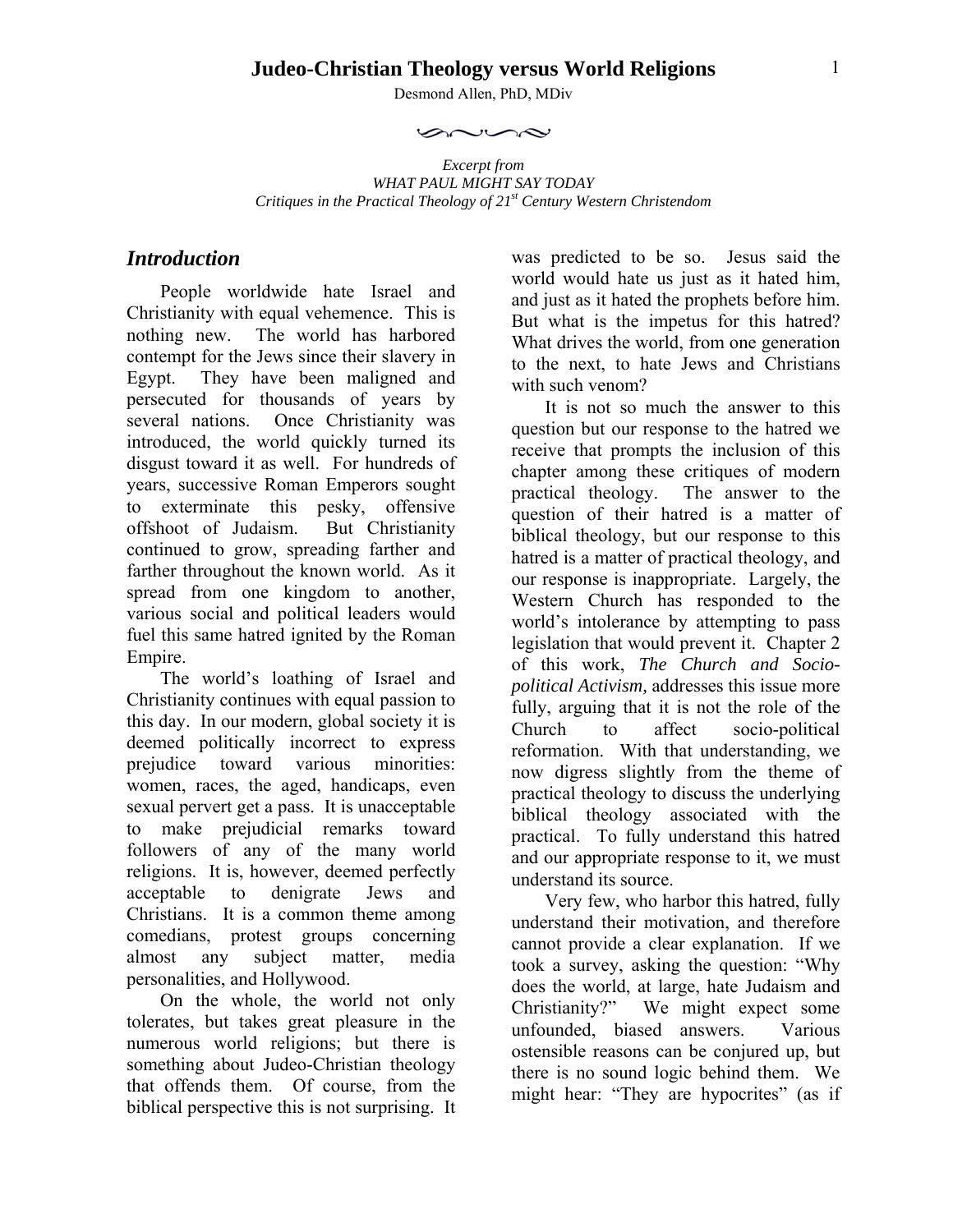other belief systems harbor no hypocrites). "They are legalistic" (as if other belief systems have no behavioral guidelines). "They are narrow-minded, too intolerant of others" (as if those passing this judgment themselves are not being narrow minded).

Ask this same question to believers and they may reason that because man is at enmity with God, and because the Jews are God's chosen people, with whom He has a special covenant, the world therefore is at enmity with Israel. Christians, likewise, are chosen by God, the recipients of God's mercy; thereby making them the world's enemies as well. All of this is true, but it is not the impetus for the world's hatred of Judeo-Christian theology.

There is something more personal, more immediate, and more insidious driving this hatred. It is a doctrine vital to both Judaism and Christianity, and it separates Judeo-Christian theology from every other religion in the world. By the same token, it is the glaring absence of this doctrine that allows for, and even encourages, the world to tolerate and embrace any, or all, of the many other world religions. It is the doctrine of total depravity: *"There is none righteous, no, not one; There is none that understands, there is none that seeks after God" (Rom. 3:10-11).*

# *Offensive nature of Judeo-Christian theology*

Other than Judeo-Christian theology, without exception, every world religion provides for personal improvement, the ability to pull one's self up by the bootstraps, as it were. Every world religion believes man can achieve his particular desired outcome (holiness, a higher plane of spirituality, closeness to his chosen deity, nirvana, paradise, or some other mystical ecstasy); and most importantly, man can do this on his own, by his own effort through one means or another, which is specific to a particular religion. Specific tasks or rituals differ, as do the desired, blissful outcomes; but the common thread is that, one way or another, man has within himself the ability to achieve his idyllic, spiritual contentment.

In truth, every religion of the world is based on Satan's lie—the lie that placed the seed of doubt in Eve's mind:

*Ye shall not surely die: For God knows that in the day you eat thereof, then your eyes shall be opened, and you shall be as gods, knowing good and evil (Gen. 3:4-5).*

You will be immortal. You will be powerful. Your eyes will be opened to the wonderful world found in the pleasures of both good and evil. Certainly, as a powerful, all-knowing god you will be above such a thing as death.

At their core, this is the basic mantra of all religions. "You are able. You have the power within you." This belief in selfempowerment (which is absolutely contrary to the doctrine of total depravity), necessarily negates the biblical doctrine that logically follows total depravity, the doctrine of redemption. A powerful, allknowing, immortal god does not need salvation. While not all the world religions overtly claim deity for their followers, all of their theologies coincide with the implications of Satan's lie: "You shall not surely die," you shall be empowered to make your own destiny. It is here, their common belief in man's ability to achieve spiritual contentment, at which the seemingly subtle, menacing doctrine of total depravity disturbs the purpose of every world religion.

It offends the non-religious populous as well. For they too believe in man's ability to achieve his desired happiness and fulfillment; even if their desire is not the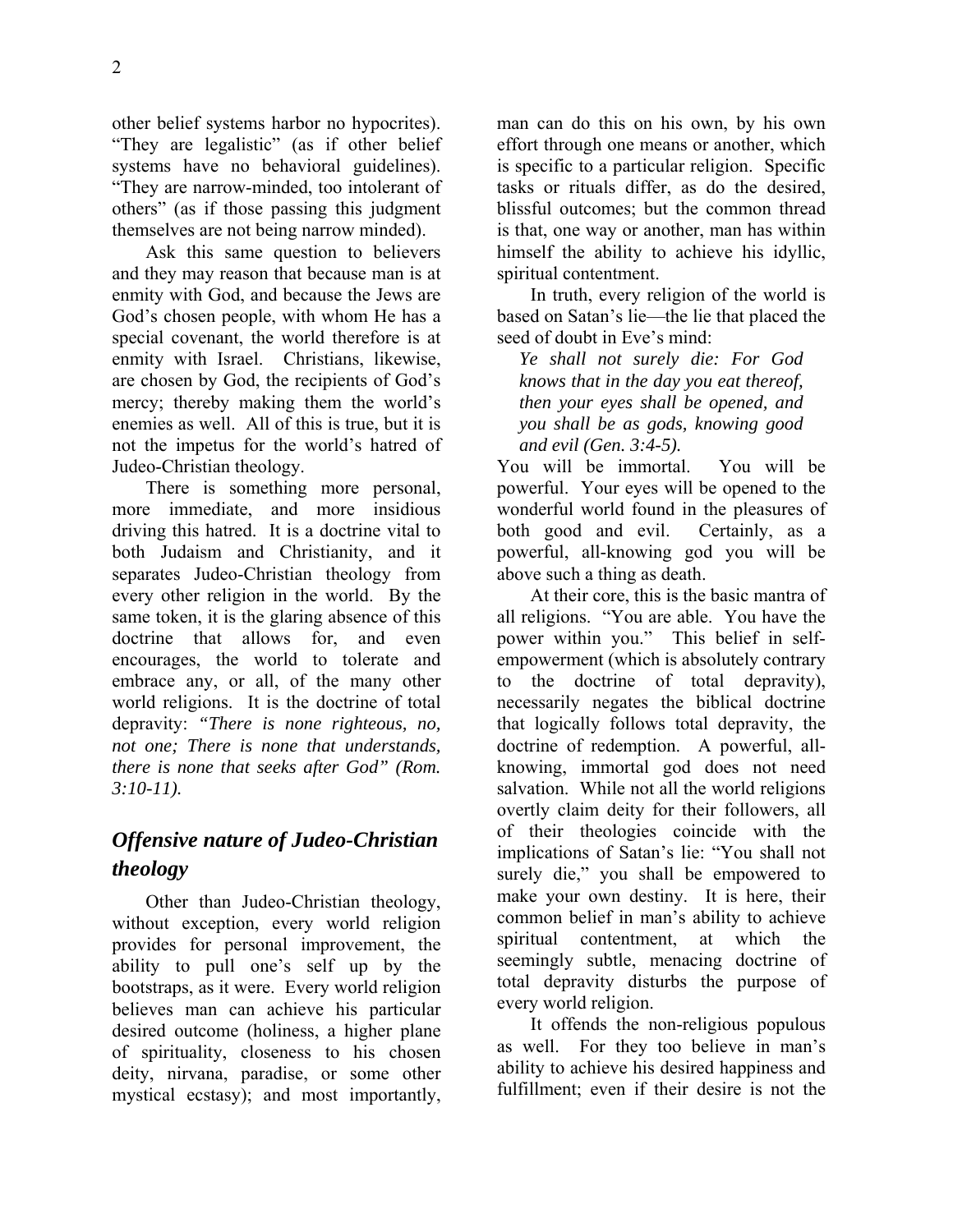mystical pursuits of the religious. The doctrine of total depravity contradicts this belief in self empowerment, common to both the religious and nonreligious alike. The doctrine of total depravity makes it clear that man's sinful nature has completely severed his relationship with the Creator, the eternal Spirit, and that man has no ability to repair it. As such, try as he may, man is prohibited from accessing the paradise, the happiness, the spiritual fulfillment or the God he feigns to desire. The doctrine of total depravity predicts the need of a savior, the need for someone to redeem this sorry lot of fallen humanity. Thus, *"All we like sheep have gone astray; we have turned everyone to his own way; and the Lord has laid on him the iniquity of us all" (Isa. 53:6).* This is utterly offensive to those who fancy themselves above such a mean existence. After all, are they not as gods?

You might have taken note that I said, "the God he feigns to desire." Pay close attention to *Romans 3:11: "There is none that seeks after God."* The outward show of pious religious rituals may appear to be valid efforts at seeking the Creator, but in truth they are little more than self-centered, repetitive actions; quixotic, ceremonial activities designed to evoke an emotional response and to make participants feel secure. In this respect, they are not dissimilar to the actions of one with an obsessive compulsive disorder. Even the various inward quests for a higher spiritual plane and self awareness are mere, selfserving, mystical journeys, rather than true quests for the Creator, for if these practitioners truly sought the Creator they would find Him: *"I love those who love me, and those who seek me diligently will find me" (Proverbs 8:17).* Therefore, it stands to reason that if one appears to be seeking God and yet never comes to the knowledge of God, regardless of the pious rituals employed, the seeker was never really seeking in the first place, at least not diligently.

Elsewhere, we are told more of this search. *"Without faith it is impossible to please Him, for he who comes to God must believe that He is, and that He is a rewarder of those who diligently seek Him" (Heb. 11:6).* This passage defines both the God being sought and the seeker. Concerning God, first of all, He is. He is the self existent eternal Spirit, the Creator of all things. Creation itself makes this self-evident:

*Because what may be known of God is manifest in them, for God has shown it to them. For since the creation of the world His invisible attributes are clearly seen, being understood by the things that are made, even His eternal power and Godhead, so that they are without excuse (Rom. 1:19-20).*

Secondly, God is the rewarder. Thus, by definition, He is a personable God intimately involved with His creation. Concerning these seekers, we see they must trust completely in the reality of both details about God: that He is self existent and an intimately involved gift giver. Furthermore, the seeker must be truly seeking. The Greek term, εκζητουσιν *(ekzeetousin),* means to investigate, to search out, to inquire, to crave, to demand, to seek after carefully, diligently.

The explanations in this verse are very clear. The definitions of both the seeker and the sought after are very narrow. The God being sought must be the self existent, personable God who rewards His seekers. The seeker must have complete confidence in God's existence and be a serious, diligent seeker. Casually calling upon "the Man" or the higher power, or any other god that might suit one's fancy, is not enough. Such an exercise in futility does nothing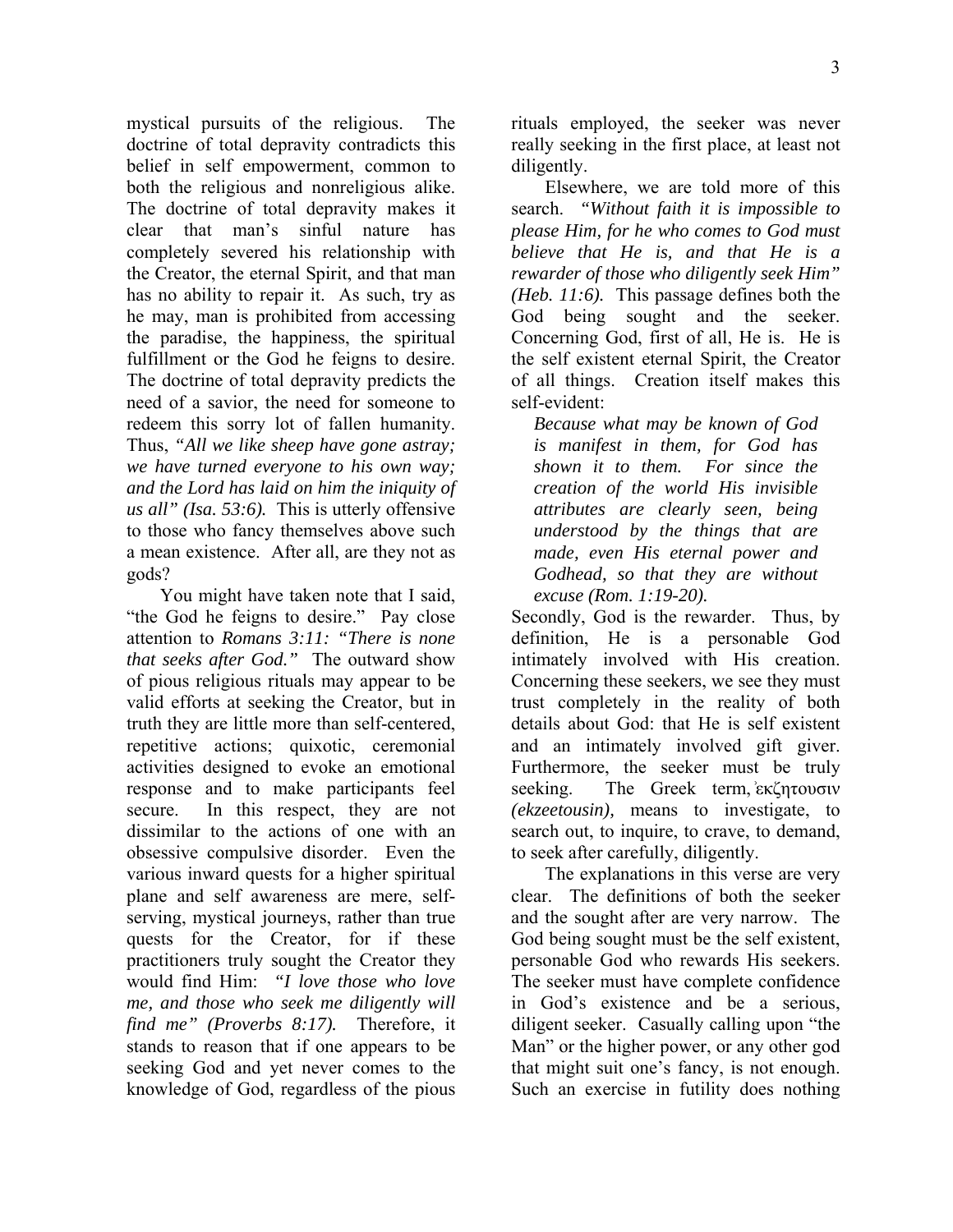more than appease one's self-serving quest for mystical adventure.

The world has no problem with man's quest for spirituality, or with man's self fashioned holiness, or his religious ceremonies, or even his quest for a deity. There is nothing offensive to the world in either the outward display of rituals or the inward quest for a self-serving spiritual journey; but introduce this doctrine in which man does not have the ability to help himself, does not have the ability to find his own happiness, and the offense is made. Then, complete the argument with the idea of a necessary redeemer and the fight is on, for it strikes at the very heart of man's pride. This doctrine of the miserable human condition is the impetus for the world's hatred of Judeo-Christian theology: it wounds their self-image. Then, as if this is not enough, we rub salt in the wound. Telling people they must humble themselves before the Creator is just too much for them. Surely, *"Pride goes before destruction, and a haughty spirit before a fall" (Prov. 16:18).*

# *The world loves its own*

The doctrine of total depravity shines light on man's darkness. Darkness does not like the light and runs from it. Theman-can-pull-himself-up-by-his-bootstraps philosophy, common to all world religions, does not shed light on man's darkness. Using senses other than sight, these religions cuddle and soothe the darkened human condition, assuring us that all is well, shaping fictional images of happiness in their mind's eye. As such, the world has no reason to hate these religions and every reason to embrace them. Indeed, the world loves them, for *"the world loves it own" (John 15:19).* 

As mentioned earlier, and evidenced in the following pages, every world religion (other than Judeo-Christian theology) provides for man's personal improvement in one fashion or another: a higher plane of spirituality, the ability to achieve holiness, the ability to reach its deity or deities, etc. What follows are brief synopses of the major world religions, their basic beliefs, and their aspirations.

#### *Hinduism*

Dating back to before 2000 BC, Hinduism believes in the unity of everything, which is called Brahman. Man's purpose is to achieve enlightenment. This is realized by leaving this plane of existence and reuniting with god, and thus, coming to the realization that we are all part of god. Enlightenment is accomplished through Samsara. Samsara is the reincarnation process in which individuals pass from one body to another in the cycle of birth, life, and death, through all life forms.

One's personal progress towards enlightenment is measured by karma, which is the sum of one's good and bad deeds. The level of one's next reincarnation is determined by karma. Devotion to god, personal sacrifice, and selfless thoughts promote rebirth at higher levels. Bad deeds and bad thoughts demote one's rebirth to lower levels. It is for this reason that Hindus follow an austere caste system to identify each person's standing. The caste into which a person is born is the direct result of the karma from his/her previous life. Those of the highest caste, the Brahmin, are the only Hindus allowed to perform religious rituals or to hold positions of authority within the temples.

#### *Buddhism*

Buddhism dates back to 560 to 490 BC. Siddhartha Gautama assumed the title Buddha after reaching enlightenment in 535 BC. He promoted the path to enlightenment in a set of teachings called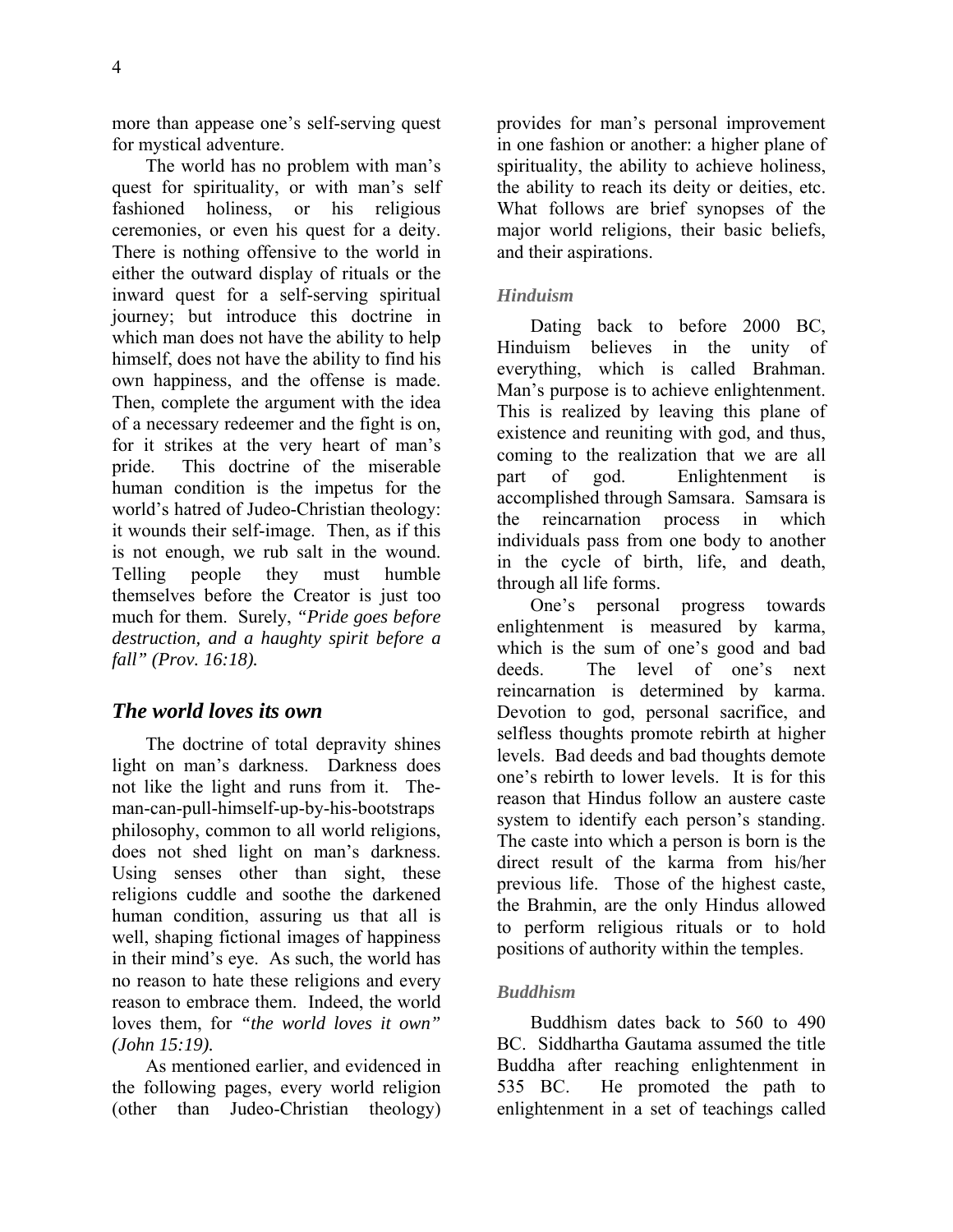The Middle Way, which represents the medium between two extremes: self mortification and hedonism. Buddhists also believe in reincarnation. After several rebirths, once a person releases the attachment to desire and to self, Nirvana is attained. Buddhists do not necessarily believe in god.

#### *Zoroastrianism*

A Persian, named Zoroaster founded Zoroastrianism between 600 and 1000 BC. Zoroaster taught an elaborate religion of monotheistic/dualism. He taught that a good supreme god, Ahura Mazda, is in conflict with his evil nemesis, Angra Mainyu—a spirit of violence and death that originated from a different source. The battle between good and evil takes place between these deities at both the cosmic level and within the human consciousness.

Their holy book, the Avesta, advocates social justice, the understanding of righteousness and the cosmic order, and the worship of Ahura Mazda. Prayers and ritualistic ceremonies are conducted before a sacred fire which serves as a symbol of their god. The Zoroastrian life is dedicated to a three-fold path reflected in their motto, "Good thoughts, good words, good deeds."

#### *Confucianism*

The teachings of Confucius (K'ung Fu Tzu or Master Kong) originated about 500 BC. They deal with morality, ethics, and socio-political power. Confucians perform various rituals at different times of life: birth, reaching maturity, marriage, and death. It also stresses several virtues: propriety, etiquette, love among family members, righteousness, honesty, trustworthiness, benevolence towards others, and the highest virtue, loyalty to the state. Although ancestral worship is practiced, the concept of an afterlife is deemed beyond human comprehension and, therefore, is not to be of concern in this life.

#### *Taoism*

Taoism was founded in China by Lao-Tse, a contemporary of Confucius, about 440 BC. This philosophy and religious tradition describes the nature of life and the way to peace by living in harmony with the Tao. Roughly translated, the Tao means the Way, the Path, or even the Principle. The Tao is believed to be the source of everything and an essential force flowing through all life. The objective is to become one with the Tao. Practitioners seek virtue, compassion, moderation, and humility. They believe that people, by nature, are good.

All actions are to be planned in advance and accomplished with minimal effort. As such, Tai Chi, a slow deliberate form of martial art movements, is practiced to balance the flow of energy, or chi, throughout the body.

Taoism sees the universe divided into opposing pairs. Yin (the dark side) and Yang (the light side) symbolize these opposing pairs: good and evil, light and dark, male and female, etc. The adverse actions of humanity upset the harmonious balance of Yin and Yang. As a religion, Taoism has reverence for ancestors and immortals, as well as for various magical divinations.

## *Shinto*

Shinto is an ancient Japanese religion dating back to about 500 BC. Originally a nebulous combination of nature worship, fertility cults, divination techniques, hero worship, and shamanism, it has no known founder and only a loosely ordered priesthood. It has no sacred writings or body of religious laws. Shinto recognizes several deities, or Kami, that are deemed neither good nor bad, and bear little to no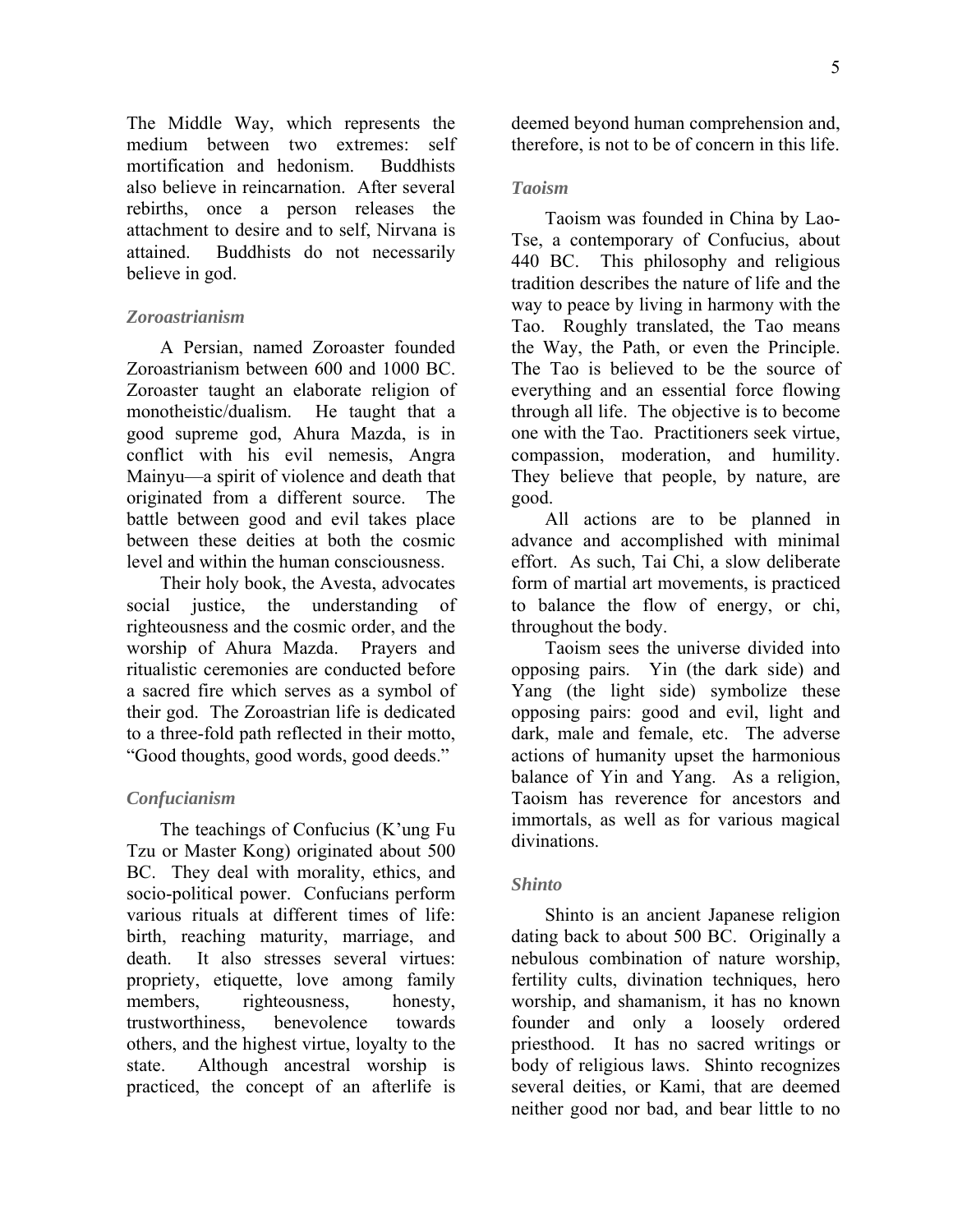resemblance to the Holy God of monotheism, or even the powerful gods of Western and Middle Eastern polytheism.

Their numerous deities are conceptualized in many forms associated with various objects, creatures, places, foods, rivers, rocks, animals, geographical areas, clans, abstract forces, exceptional people and Emperors, etc. The deity, Amaterasu (Sun Goddess), the ancestress of the Imperial family, is regarded as the chief deity. After death people become spiritdeities and return to the ancestral spirit.

Shinto followers admire creativity and harmonious influences. While they seek peace, sincerity, and truth, and teach that all human life is sacred, at the same time, they believe morality is based on that which is beneficial to the group. They hold to the Four Affirmations: tradition and family; the love and worship of nature as sacred spirits; personal, physical cleanliness; and Matsuri, a festival to honor the spirits.

#### *Sikhism*

Shri Guru Nanak Dev Ji founded Sikhism about 1500, in the Punjab region of modern Pakistan after receiving a vision of the path to enlightenment and god. He is believed to have been reincarnated in a series of nine Gurus until 1708. The tenth Guru, Gobind Singh, completed the holy text, the Shri Guru Granth Sahib. This holy text contains the hymns and writings of each of these Gurus, as well as texts from various Muslim and Hindu saints. The text is considered the  $11<sup>th</sup>$  and final Guru.

Sikhism believes in a single, formless god with many names. This god, before whom everyone has equal status, can be reached through meditation. The worship of idols or icons is prohibited. Followers of Sikhism pray several times a day. They adhere to karma and a similar samsara type reincarnation as the Hindus; but they reject the caste system.

#### *Bahá'í*

Bahá'í, based on the teachings of Baha'u'llah, emerged in the 1800's. Its followers believe the major religions of the world were originated by a series of nine divine messengers (Moses, Abraham, Buddha, Jesus, Muhammad, etc., and finally Bahá'u'lláh). Their messages all came from the one eternal God, the Creator of all things. Each divine messenger established a religion suited for its time and the society in which he lived; thus, they taught different truths. Bahá'í centers around three core principles: the unity of God, the unity of religion, and the unity of humankind. After death, one's immortal soul travels through the spirit world. Through the messages of these prophets, the character of mankind has continued to transform and develop from age to age. The current need of humanity is to establish world peace, socio-economic equity, justice, and the unity of all religions and science. The world will culminate in a single world government practicing Bahá'í.

#### *Islam*

Founded in Mecca by Muhammad, Islam dates back to the year 622. Practitioners are called Muslims. Muslims teach there is one God, Allah. Islam is believed to be a continuation of the biblical prophets Abraham, David, Moses and Jesus. However, Islam rejects Jesus' claim to deity. Muhammad was the last great prophet. It was his task to formalize, clarify, and purify the faith by removing erroneous teachings. It is Satan that causes people to sin. Those Muslims who repent and humble themselves before Allah will return to a state of sinlessness and, subsequently, go to paradise after death.

Muslims have five duties, known as the Five Pillars of Islam: reciting the Shahadah—a profession of belief in monotheism and Muhammad; Salat—five